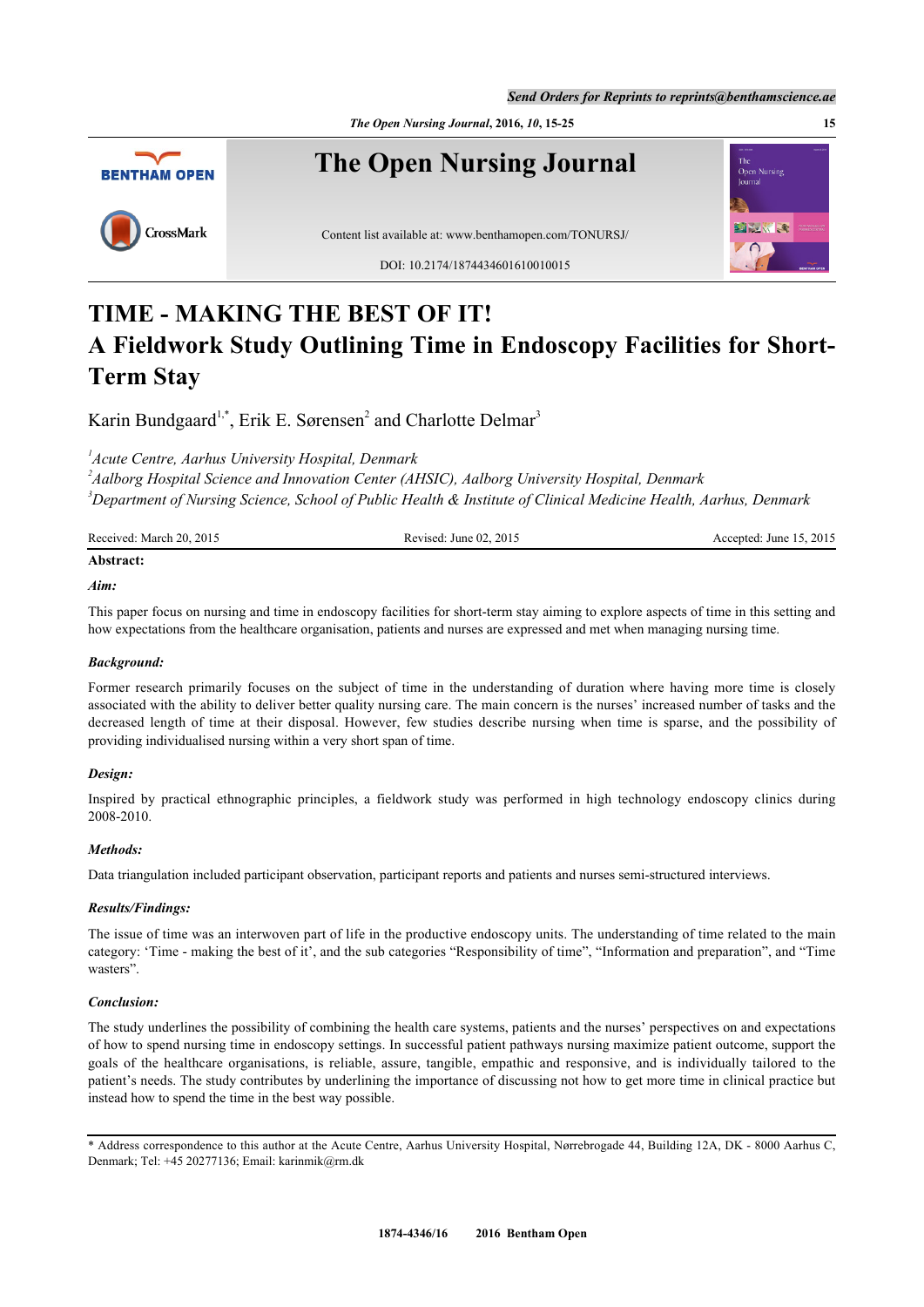**Keywords:** Aspect of time, facilities for short-term staybarriers, fieldwork, information and preparation, nursing, participant observations, responsibility of time, semi structured interview, time limitation.

## **INTRODUCTION**

This paper is a descriptive study of nursing and time in facilities for short-term stay. The aim is to explore aspects of time in an endoscopy setting and how expectations from the healthcare organisation, patients and nurses are expressed and met with focus on managing nursing time.

Time is a major subject of interest in healthcare today. The emphasis on standardisation, efficiency and quality is manifested through an increased production *i.e.* numbers of patient being treated and a decreased length of stay. The challenge for health care professionals is to make optimal use of the time they have. They have to accept the influence, demands and structure of the health care system and at the same time manage expectations of an individual care from their patients and themselves as a profession. The primary aim must always be to spend the time well - not just pass it.

#### **BACKGROUND**

#### **Time in Facilities for Short-Term Stay**

Facilities for short-term stay cover a large variety of outpatient clinics and treatment and emergency units at hospitals. These units are often technologically advanced and characterised by a very high turnover and limited time for patient and nurse encounters. Time in facilities for short-term stay is short ranging from minutes to a few hours. This applies to time spent on treatment, nursing, interaction with patients and families, tasks and documentation [[1](#page-8-0) - [4](#page-8-1)].

Jones and Yoder [\[5](#page-8-2)] describe that nursing time is relevant to those who produce it, those who receive it and those who must pay for it. When focusing on the subject of time in facilities for short-term stay this focus must embrace expectations on how to spend nursing time from the perspective of the healthcare organisation, patients and the nurses.

Healthcare organisations expect nurses to work efficiently and with quality allocating time to establish and maintain therapeutic relationships with the patients to maximize patient outcome. While they at the same time support the goal of positive profit margin for the organisation [[5\]](#page-8-2).

From a patient perspective time is expected to be spent on nursing that embrace dimensions of reliability, assurance, tangibility, empathy and responsiveness. Reliability refers to the patients' perception of reliable, accountable and accurate nursing care. Assurance involves professional knowledge and courtesy that instils patient confidence. Tangibility embraces appealing physical facilities, equipment, and nurses. Empathy refers to the nurses' ability to provide individualised care and finally responsiveness indicates nurses' willingness to provide a timely service [\[2](#page-8-3)].

From a nurse perspective it is fundamental to exercise relational, compassionate and caring nursing [\[6](#page-8-4) - [8\]](#page-8-5). Establishing a strong relationship with the patient is considered to be central to fulfilling this purpose and considered a highly valued aspect of care. A good nurse patient relationship is based on mutual understanding, respect, trust, honesty, co-operation and humour. Nurses wish for time and space to get to know the patient, and find this indispensable to the effort of tailoring nursing to meet the individual patient's needs [[9](#page-8-6) - [12](#page-8-7)]. However, limited time in today's healthcare system militates against knowing the patient, because the majority of time is spent on technical and instrumental aspects in nursing, and less time is spent on relational and caring aspects. Thus, nurses find themselves in a constant strive to maintain the balance between the increasing number of tasks to perform and the decreasing amount of time [\[12](#page-8-7) - [14\]](#page-9-0).

Current research describes how time pressure and a perceived lack of time are common barriers for nurses' ability to establish a successful communication and interaction with patients to ensure individualised care. In a Swedish emergency care unit, nursing was shaped and adapted to the unit's efficiency, economy and constant time pressure [[15\]](#page-9-1). Nurses were focused upon facts, principles and medical tasks while no attempts were made to improve the understanding of the patients' actual caring needs. In an oncological day hospital the constant time pressure and high stress level was experienced as an obstacle to providing adequate holistic nursing [[8\]](#page-8-5). Time was targeted to side effects and physical aspects of chemotherapy while nurses found themselves spending too little time on the social, psychological and spiritual aspects of nursing. In a study from Hong Kong, lack of time and heavy workload were in the way of getting to know the patient [\[14](#page-9-0)]. The negative consequence was that nursing turned into a routine practice where individual needs of patients were temporarily being overlooked. Thorne *et al*. [[1\]](#page-8-0) described how time is a precious commodity in the rapid pace of modern health care delivery. In their study health care professionals managed to buffer, manipulate and manufacture time for communication with cancer patients. However, patients' experienced this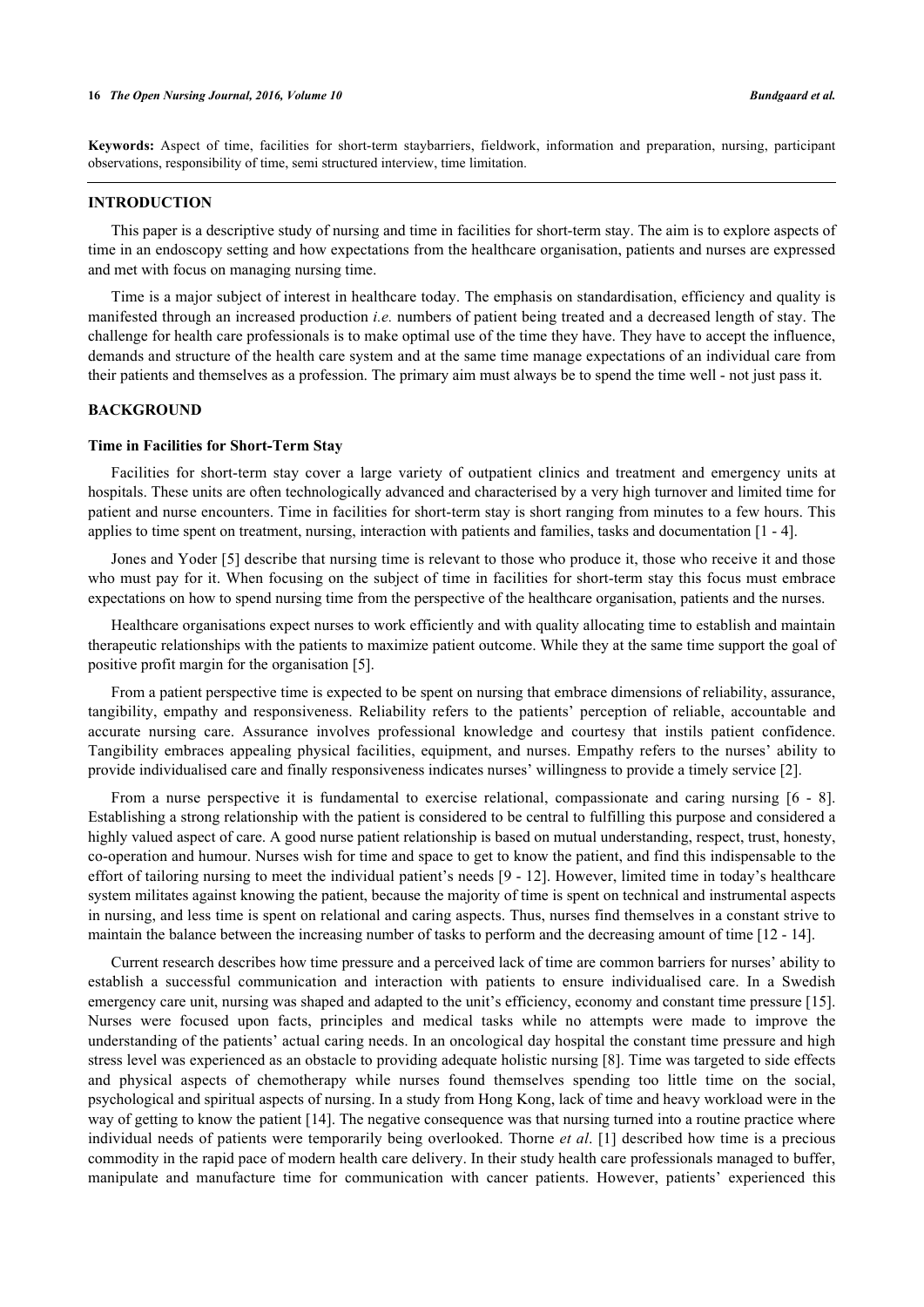communication as marked by time miss-management and of being rushed.

The literature apparently agrees that time pressure and what is experienced as lack of time are responsible for the deterioration of individualised nursing care [\[1](#page-8-0), [8,](#page-8-5) [14](#page-9-0)]. The focus has predominantly been on the nurses' increased number of tasks and the decreased length of time at their disposal. However, few studies focus on describing individualised nursing when time is sparse.

## **AIMS**

This paper sets out to explore aspects of time in endoscopy facilities for short-term stay, and how expectations from the healthcare organisation, patients and nurses are expressed and met when managing nursing time. Moreover, to discuss if it is possible to combine the expectations in order to maximize patient outcome, support the financial goal of the healthcare organisation and offer nursing that meets the individual patient's needs.

## **MATERIAl AND METHODOLOGY**

#### **Design**

Inspired by practical ethnographic principles, a fieldwork study with participant observations, participant reports and semi-structured interviews was performed [[16\]](#page-9-2). Fieldwork has been shown to be a suitable method in nursing research [\[17\]](#page-9-3) to shed light on nursing in facilities for short-term stay [[6](#page-8-4)]. The approach has been phenomenological hermeneutic and aims at producing rich textual descriptions of the experience of a selected phenomenon in the lifeworld of individuals and seeks a deeper understanding of the meaning of that experience [[18\]](#page-9-4).

#### **Setting and Participants**

The fieldwork was carried out in three endoscopy clinics from 2008 to 2010. Participants were patients undergoing endoscopy procedures and nurses working in the clinic during the days of fieldwork.

## **Data Collection**

Field observations were performed during 12 weeks approximately four hours each day. During observation periods the first author stayed in the clinics, trailed a nurse, talked to patients in the resting and waiting area and talked to nurses, doctors and others. The observations employed in this study were scientific. On the surface, scientific observation is deceptively simple: Phenomena happen, phenomena are observed, and phenomena are recorded. However to observe scientifically requires much more than using one's senses. Sensing is only one aspect, and true scientific observations require coordination of disciplinary knowledge, theory, practice, and habits of attention. The trained observer will know what features to observe and what to look for. Thus, without this specialized knowledge and practice, observers may be unable to make scientifically meaningful observations [\[16\]](#page-9-2). Hand written field notes were produced. Field notes were recorded continuously during the participant observations and immediately after finishing the interviews and participant reports. The notes reported described aspects like time, sounds, statements and smells and thereby enabled the researcher to reproduce various characteristics about a given situations. Furthermore, the notes specify who said and did what, and use exactly the words which were used without summing. The result was a detailed and factual account of the social processes that were observed and the context in which these were made.

Both out patients and hospitalised patients were treated at the clinics and they spent approximately between 20 minutes and 2 hours in the clinics. Eight patients were interviewed using a semi-structured interview guide created on the basis of previous fieldwork. Patient interviews were carried out in primacy prior to gastroscopy. Patients undergoing gastroscopy at scheduled appointments on randomly selected days were asked whether they would participate in an interview. Random selection of informants is frequent when you do not know in advance which informants are the most informative [[19\]](#page-9-5). Interviewees were both male and female, over the age of 18 and fluent in Danish; age ranged between 25 and 91 years. This was considered strength because young and elderly patients may have different expectations. Both patients undergoing gastroscopy for the first time and patients undergoing a re-gastroscopy participated based on the assumption that they could have different expectations to how time in the clinic should be allocated [[20,](#page-9-6) [21\]](#page-9-7).

Four nurse interviews were performed after trailing the individual nurse for one day in the clinic. This was a key informant selection where the nurse due to her experience was expected to provide special insight and understanding of the phenomenon under study [\[19](#page-9-5)]. Nursing seniority ranged between four and 21 years.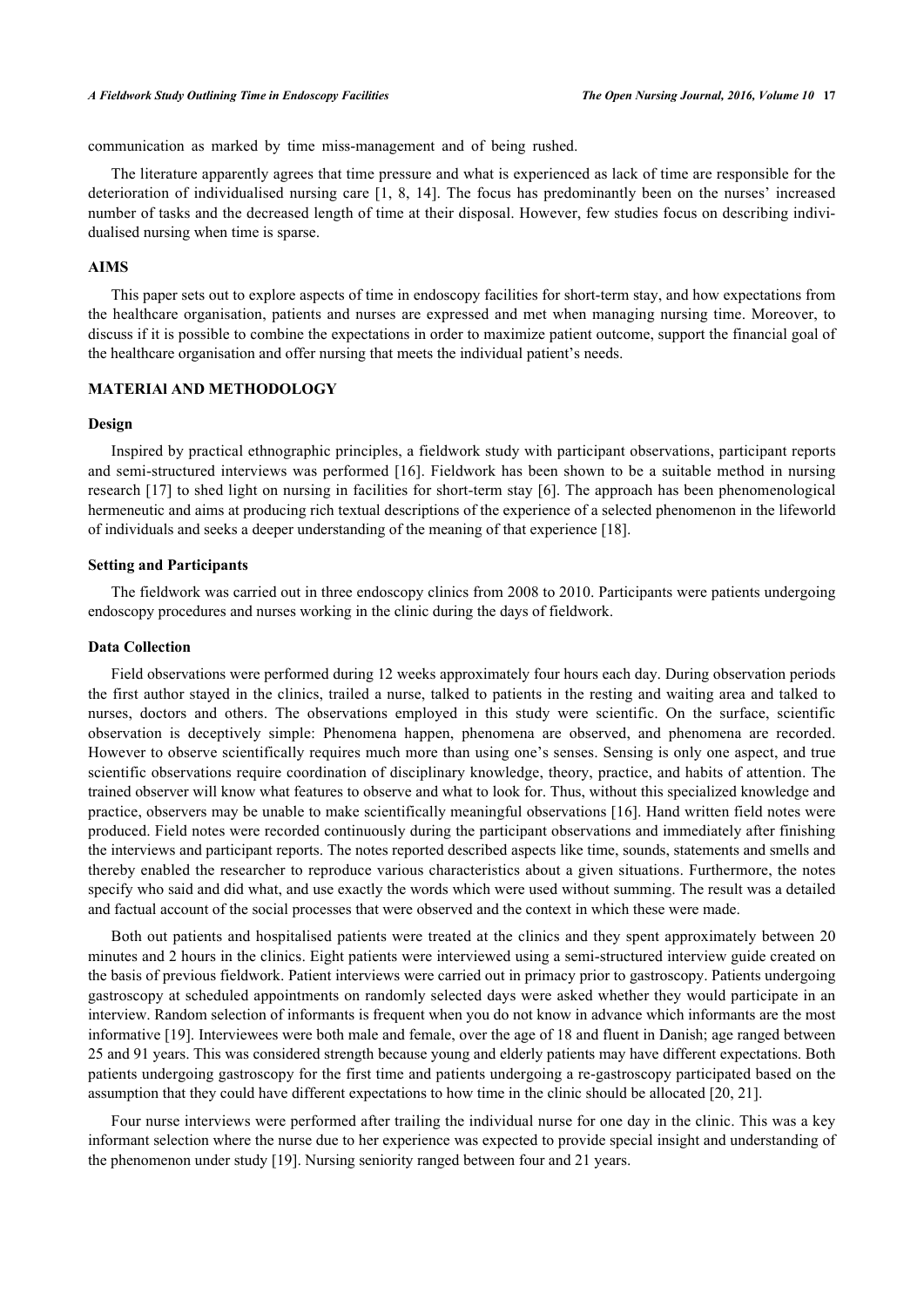#### **18** *The Open Nursing Journal, 2016, Volume 10 Bundgaard et al.*

Patient pathway and participant report are in the following referred to as 'Report' followed by a number. Interviews are referred to as 'Patient' or 'Nurse' followed by a number.

## **Ethical Considerations**

According to Danish law no formal ethical approval was needed as the study did not include biomedical material. However the study was conducted in conformity with the ethical guidelines for nursing research in the Nordic countries [\[22](#page-9-8)]. Written informed consent was obtained before each interview and confidentiality was assured. Verbal consent was obtained from all participating patients, nurses, doctors and others before each situation of participant observation including the right to withdraw at any time. Choosing to carry out an interview immediately before a gastroscopy may cause undue distress to patients and add to their anxiety. Special attention was therefore paid to proper behaviour and attitudes.

## **Data Analysis**

Analysis was performed according to guidelines by Hammersley and Atkinson[[16\]](#page-9-2). The analysis included a thorough reading of the text, identification of patterns, main and sub categories and processing of categories central to analysis. The analysis was an interactive and back and forth process within these steps of analysis. It was an integral part of research and started when identifying the area of research and questions for the study [\[16](#page-9-2)]. Construction of empirics and the process of analysis are both extremely time consuming; in this study, participant observations and interviews were carried out prior to the actual processing of categories central to analysis.

#### **Rigour**

The triangulation method of data generation in the form of participant observations, participant reports and interviews provided an opportunity to study the field of the selected phenomenon from several angles. There was constant commute between observations, interviews and participant reports; this resulted in new questions and new areas of observation. The recurring question is whether the number of interviews and days spent in the field were sufficient or whether more could have brought additional nuances to the surface [[16](#page-9-2)]. The duration of participant observations and the number of interviews were not decided in advance, but continued until data saturation, that is, to reach a point when what was heard, seen and experienced seemed to repeat itself in recognizable patterns [[23\]](#page-9-9).

# **FINDINGS**

#### **Organisation of Time in the Endoscopy Clinics**

Endoscopy clinics are productive units in the hospital setting [\[24\]](#page-9-10). The clinics all had pre-made day schedules indicating the patient's name, civil registration number, time of arrival, type of examination *etc*. Patients were booked in 30-45 minute intervals. Hospitalized patients often had no pre scheduled appointment but were called in when a gap in the schedule appeared. In addition, patients could be in need of an acute examination, such appointments were made by delaying pre scheduled patients.

The doctor performing the examination in cooperation with a nurse was in control of the time-schedule for each examination room. The nurse and doctor decided when patients were brought in from wards and the nurse brought in patients from the waiting area to the examination room. However, various factors affected the management of time: The doctor was otherwise engaged, the nurse was needed in another examination room, prolonged examination due to difficulties connected to gastroscopy or patients being late for their appointment.

In the endoscopy setting the issue time was verbalised by and shown through signals by patients, nurses and doctors. Nurses suggested alternative solutions when doctors encountered difficulties while examining patients, asked transportation to wait for patients, rushed the doctors, repeatedly looked at the clock and time schedule, sighing, apologised for delays, rushed through cleaning to get ready for the next patient and skipped breaks and lunch. Patients excused being late, excused being so difficult after complicated examinations, and some reacted with anger when delays occurred. Finally, doctors rushed the nurses, brought in patients themselves, and excused being inexperienced and therefore taking longer to perform gastroscopy.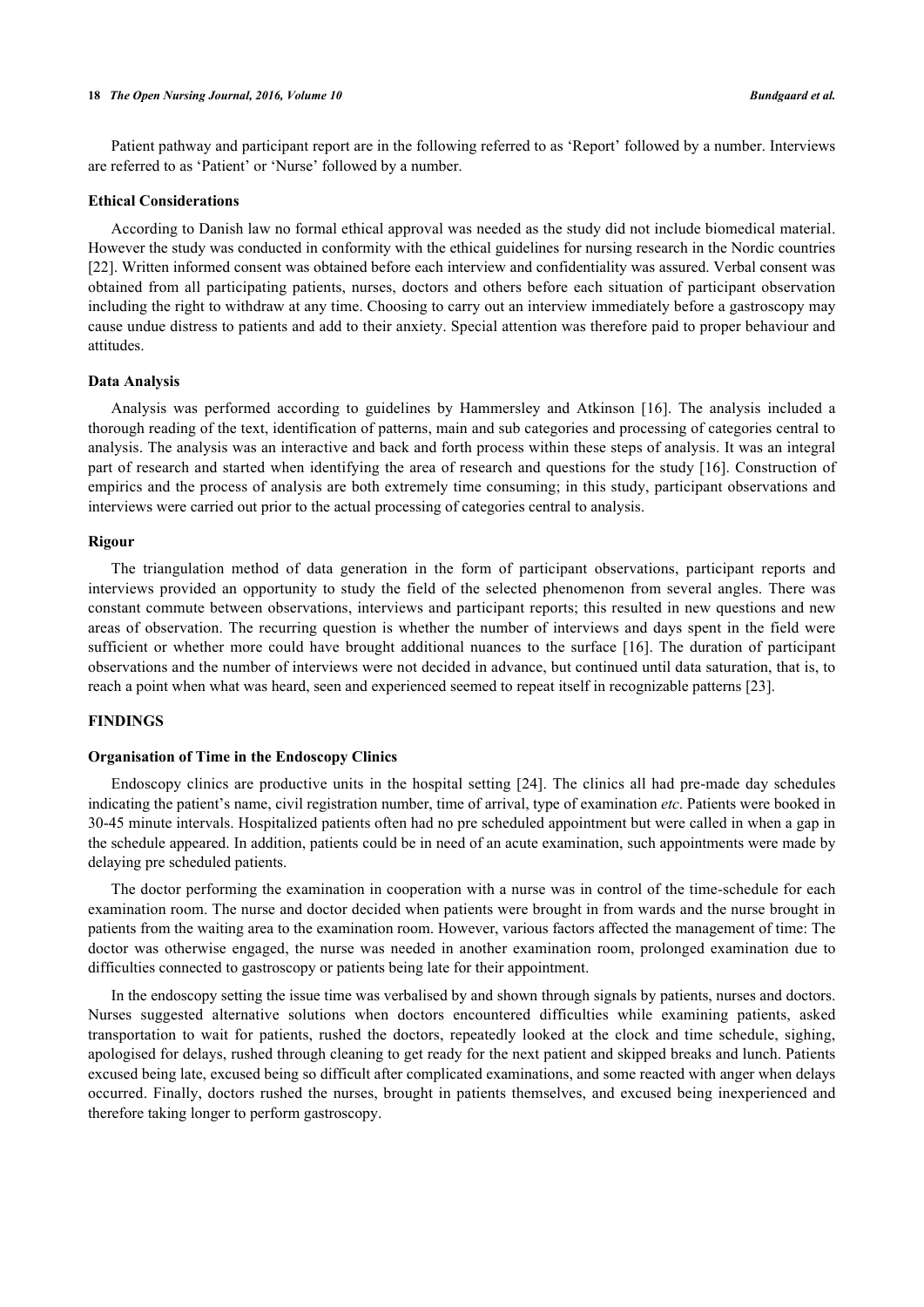## **Time - Making the Best of it**

The sub-categories *"Responsibility of time", "Informat-ion and preparation",* and *"Time wasters"* appeared when identifying and testing patterns in the empirics and through further processing the main category: 'Time - making the best of it' emerged as illustrated in Table **[1](#page-4-0)**.

## <span id="page-4-0"></span>**Table 1. Example of analysis.**

| Data                                                                                                                                                                                                                                                                                                                                                                                                                                                                                        | <b>Subcategories</b>           | Main<br>Category         |
|---------------------------------------------------------------------------------------------------------------------------------------------------------------------------------------------------------------------------------------------------------------------------------------------------------------------------------------------------------------------------------------------------------------------------------------------------------------------------------------------|--------------------------------|--------------------------|
| The physician tries several times to insert the gastroscope but without any luck. The nurse suggests inserting it<br>using a guide wire. The physician refuses and keep on trying - again without success $()$ . 10 minutes later<br>after several failed attempts the nurse insists that a consultant gets called in (Report 1)                                                                                                                                                            | Responsibility of time         | Making the<br>best of it |
| the nurses were just remarkable and we had a really good talk before gastroscopy started. They were so<br>good at helping me through the pathway both by holding my hand and also supplying that needle in my hand. I<br>thought I couldn't manage but with the help I got I did. (Report 30)                                                                                                                                                                                               | Information and<br>preparation |                          |
| In an ideal situation you have $5-10$ minutes with the patient before gastroscopy starts, but there are other<br>things this time is used for - placing the venflon (intravenous access) - documentation and so forth. If the<br>venflon is difficult to place I find it hard to focus on talking to the patient. I'm absolutely able to multitask just<br>not when a venflon is difficult. But then I do other things - I use my hands and my eyes a lot to read the patient.<br>(Nurse 1) | <b>Timewasters</b>             |                          |

### *Responsibility of Time*

The interaction between nurses and doctors considerably influenced the organisation of time. Their professional attitude towards each other contributed to the quality and flow of the teamwork and their cooperation.

*"I actually prefer the doctor to mind his own business and not interfere before it's his turn - before I have finished what I have to do - depending on the doctor the information can be delivered in cooperation - like a ping - pong game." (Nurse 1)*

Teamwork marked with the respect for the different professions positively affected the patients' perception of their pathway.

*"I've tried the examination before and it's different each time. You clearly get the feeling of security when they work together. Today was such a day. (Report 6)*

The terms for teamwork between nurses and doctors were agreed on at the beginning of the day or as the day developed. When no agreements were made nurses and doctors were observed working in disciplinary parallels. The provided care could be impeccable, but without interdisciplinary teamwork the patients' perceived that something was missing.

The power to organise and control time was observed to be closely connected to how experienced the healthcare professional was and their beliefs in own worth. And power over time was either taken or given.

*"It depends on the doctor and how much time they give you" (Nurse 2)*

However, the profession played an important role. The hierarchical structure in the hospital was prevailing and often doctors acted superior to nurses.

*When entering the examination room with the patient, the nurse sees the doctor sitting in the chair she normally uses. She places herself a bit to the left and asks the patient if he has had a gastroscopy before. The patient answers: Yes, it's probably a re ... The physician interrupts and asks ... The nurse takes a step back (Report 9)*

Nurses clearly felt responsible for time. They constantly balanced delays in the pre-made schedule and demands from doctors and colleagues with expectations from patients and families. At the same time nurses struggled to fulfil their own requirements for nursing and what they felt they should be able to manage in the time available. Sometimes this left nurses with feelings of being unable to offer the nursing they actually wished to deliver stressed by the fact that the next patient was waiting.

However, the responsibility of planning the day in their appointed examination room was not only experienced as negative. Most nurses seemed to thrive with the bustle and perceived it as a challenge. Nurses took pride in completing a difficult examination to the satisfaction of the patient and within the planned time, when managing to keep the patient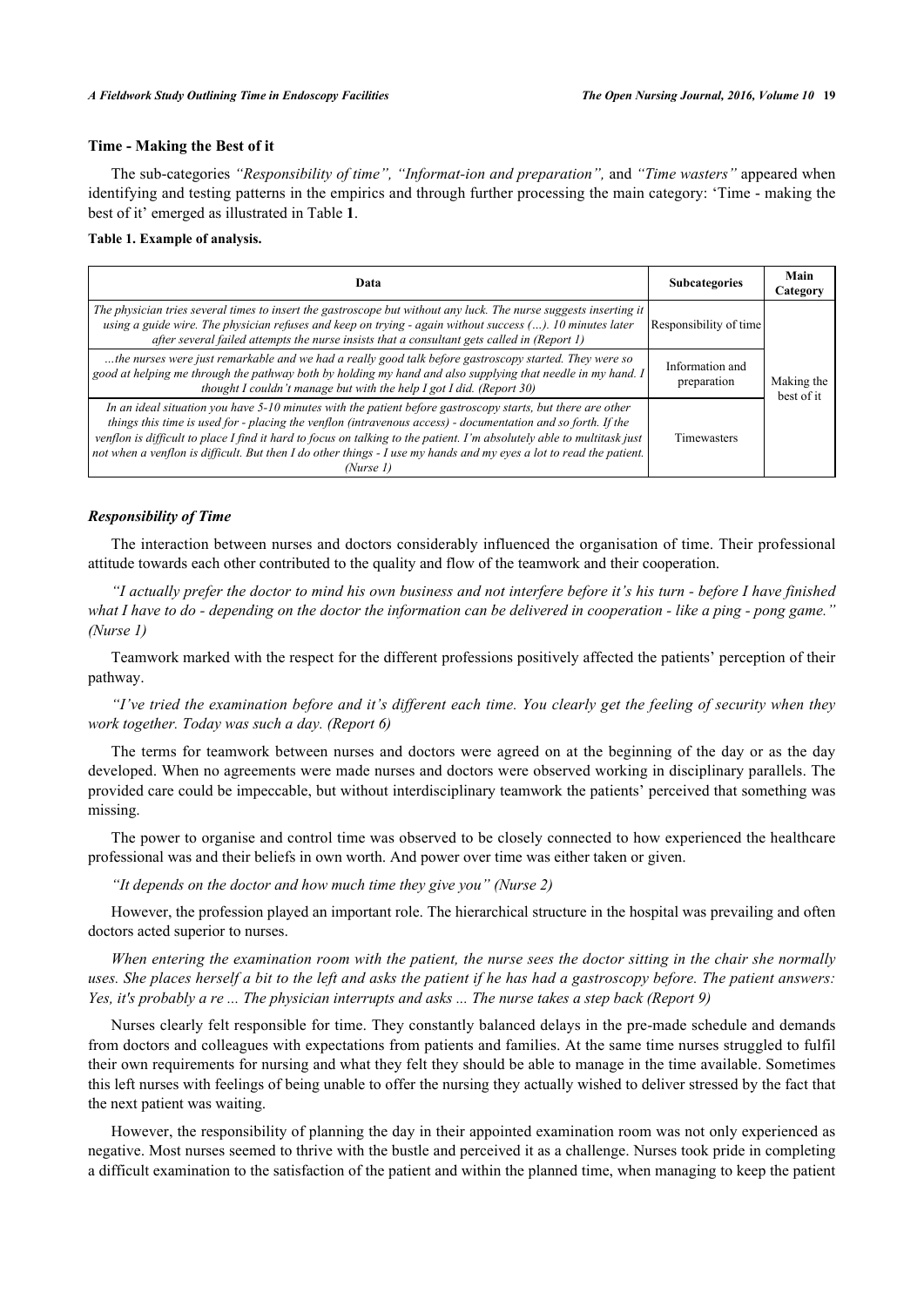flow even when having to take in acute patients and when receiving appraisals from patients for their care.

*"I'm not generally faced with a bad taste in the mouth because I haven't got enough time, I'm really not- it's a balance but mostly we succeed" (Nurse 3)*

Patients also felt responsible for time. Sitting in the waiting room patients often sensed the bustle of the endoscopy clinic even before entering the examination room. The result was a feeling of having to rush through their examination and as a consequence they were left with unanswered questions and unmet needs.

*"You know they are busy and it's important not to waste their time. They know what's important - often I get annoyed at myself because I didn't ask about that …that's a problem" (Patient 3)*

However, patients also appreciated the nurses' ability to focus on the examination they were facing and highly valued the time allocated to information, advice and support in order to help them manage this.

#### *Information and Preparation*

Awareness among nurses that informing and preparing patients for gastroscopy requires a certain length of time was constantly present. This meant that well prepared patients would most likely have an easier and less time demanding pathway in the clinic than a less prepared patient. Different strategies were used to create and find time for information and preparation.

Some strategies were connected to relieving patient anxiety as anxiety was seen as a feeling that militated against the patient being able to listen and receive necessary information and advice.

*"… because those who have been awake all night and are all tied up in knots they often take longer and it's very hard on them. If you can relieve them of some of the anxiety before you get started, then you win time." (Nurse 1)*

Other strategies of relieving patient anxiety were connected to building a nurse patient relationship based on trust and safety, and a relationship that gave the patient a feeling of being taken care of.

*"On the 15-meter walk from the waiting area to the examination room I start talking to the patient, not about private stuff, but to create a little trust, my time is so limited, but it helps to make them feel welcome." (Nurse 2)*

Prolonged waiting time and not knowing the reason why sometimes resulted in patients expressing their feelings through irritability and anger. Strategies to address this were initiated, based on basic knowledge of common human reactions to waiting.

*"I try to go to the waiting area and inform patients about expected waiting time when we're far behind, so they don't get upset and angry. Often they understand and accept. (Nurse 3)*

The benefit of for example a quick visit to the waiting room was that when patients entered the examination room they were informed about the reason for waiting and the available time could be spent on information and preparation.

Patients expressed understanding for the bustle and tried with great tenacity to adjust and fit in. They felt responsible for being prepared and for passing on necessary information to health care professionals to be helped through the examination in the best and safest way possible. However, patients did not always know which information health care professional considered important.

*"If you're prepared and know what's important for them to know and what's not, you may create time. (Patient 5)*

Patients' experience of health care professionals' ability to be present, alert and ready for the needed interpersonal relation was not entirely positive. The serious consequence was that patients restrained themselves and withheld important information.

*I always see how things are before I start telling about myself. I quickly detect if they are ready to listen or not. (Patient 4)*

## *Time-Wasters*

Instrumental aspects of nursing and requirements for documentation were defined as definite time wasters and left nurses with feelings of not being able to do the best for the patient.

*"Preparation for the examination take up too much time compared to what you can offer the patient" (Nurse 3)*

At the same time nurses seemed to be aware not to be overpowered by these time wasters. This became evident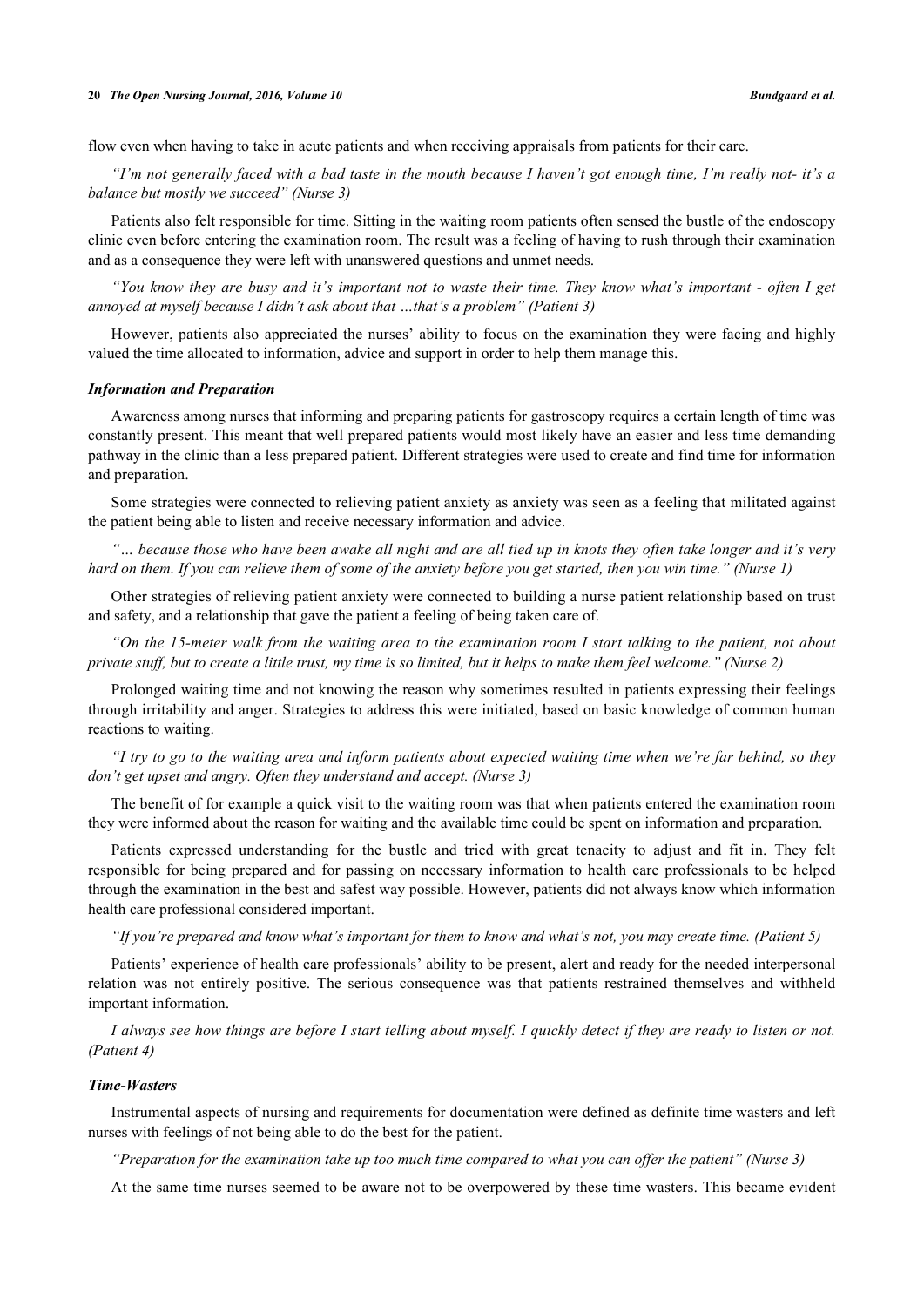through their intentional and instinctive use of communication, eye contact, skills at listening and through the use of physical contact while performing instrumental tasks like for example establishing intravenous access.

*"Every patient must feel that they are in good and caring hands but also in skilled hands of cause - this doesn't necessarily take long." (Nurse 1)*

Patients also experienced how nursing documentation and instrumental tasks could occupy and demand the nurses' attention. The consequence was that patients experienced that staff were not present.

*A patient was brought in to the examination room by the doctor. The nurse was busy preparing medication and documentation and did not immediately welcome the patient. After a few minutes the patient asked:*

*"Am I in the right place?"(Report 43)*

Delays and interruptions from colleagues and telephones during the interaction with the patient were experienced to steal time away from the patient. Not all interruptions can of cause be avoided; however the feeling of being interrupted was familiar among the nurses.

*"Often we have delays and I'm interrupted all the time and they ask; are you ready? Because the patients ask when it's their turn - well I know I'm behind but equipment and documentation must be in order and the intravenous access does not place itself. (Nurse 2)*

### **DISCUSSION**

Time was found to be an interwoven part of life in the productive endoscopy units. Every patient and nurse encounter was short in terms of duration as there were only 5-10 minutes from the initial contact until gastroscopy started. In the endoscopy setting the physical time frame for nursing was clearly set by the health care organisation through the pre-made day schedules. Patients were booked in 30-45-minute intervals; this was the external frame for nursing and the way nurses controlled time. The hospital policy of a 30-minute maximum wait was another factor contributing to structure time in the endoscopy setting [\[25](#page-9-11)]. This policy challenged nurses' ethical awareness of how to treat patients and deliver good quality nursing. The nurses' possibility to actually win time during the day was by pacing and compromising on their own breaks. However, there was not always a gap in the schedule, possibility for pacing or a break to skip when delays occurred and patients were waiting. The result was a constant challenge to make time within the externally fixed timeframe.

The nurses obviously felt responsible for managing time in the endoscopy setting. Rosa [[26\]](#page-9-12) describes how social acceleration has an affect on all domains of life and thereby transforms our understanding of time and space. As a result each individual healthcare professional experiences a constant pressure to live up to the requirements found and not fall behind.

Adapting to the productivity and bustle in the setting was challenging but not entirely negative. A professional pride was detected when patients were examined within the given time frame and to the satisfaction of patients and nurses themselves. Even pathways that were not entirely successful seemed to be used as learning examples looking forward to improve the next patient pathway. This may be interpreted as another way of thinking and understanding the aspect of time. Constantly seeking what is actually possible to manage in the time given instead of focusing on duration. Former research has shown that "not having enough time" is the main reason for failing to maintain care quality [\[27](#page-9-13)]. That time pressure reduces nurses' ability to detect patient needs in acute care [\[28](#page-9-14)], an association between having more time and being able to deliver better quality nursing care [\[29\]](#page-9-15) and that lack of time gets in the way of getting to know patients and relatives and thus the ability to individualise care [[6](#page-8-4)]. Similar characteristics for these studies show that having "enough time" makes everything possible and a lack of discussions of what "enough time" actually is.

In the current study, nurses and doctors worked closely together during patient pathways. It was evident that successful pathways highly depended on this teamwork. When nurses and doctors worked interdisciplinary respecting each other's professionalism and understood the valuable contribution they each brought to the situation it improved quality and fluency of the teamwork, which positively affected the patients' experience and limited the time spent. When no distinctions were made between work of the doctor and nurse respectively, the interdisciplinary cooperation worked optimally. As described by Lauvås and Lauvås [[30](#page-9-16)] and Zeitler [[31](#page-9-17)] there was a constant commute of sharing knowledge, learning and building consensus. Doctors and nurses contributed with their own mono professional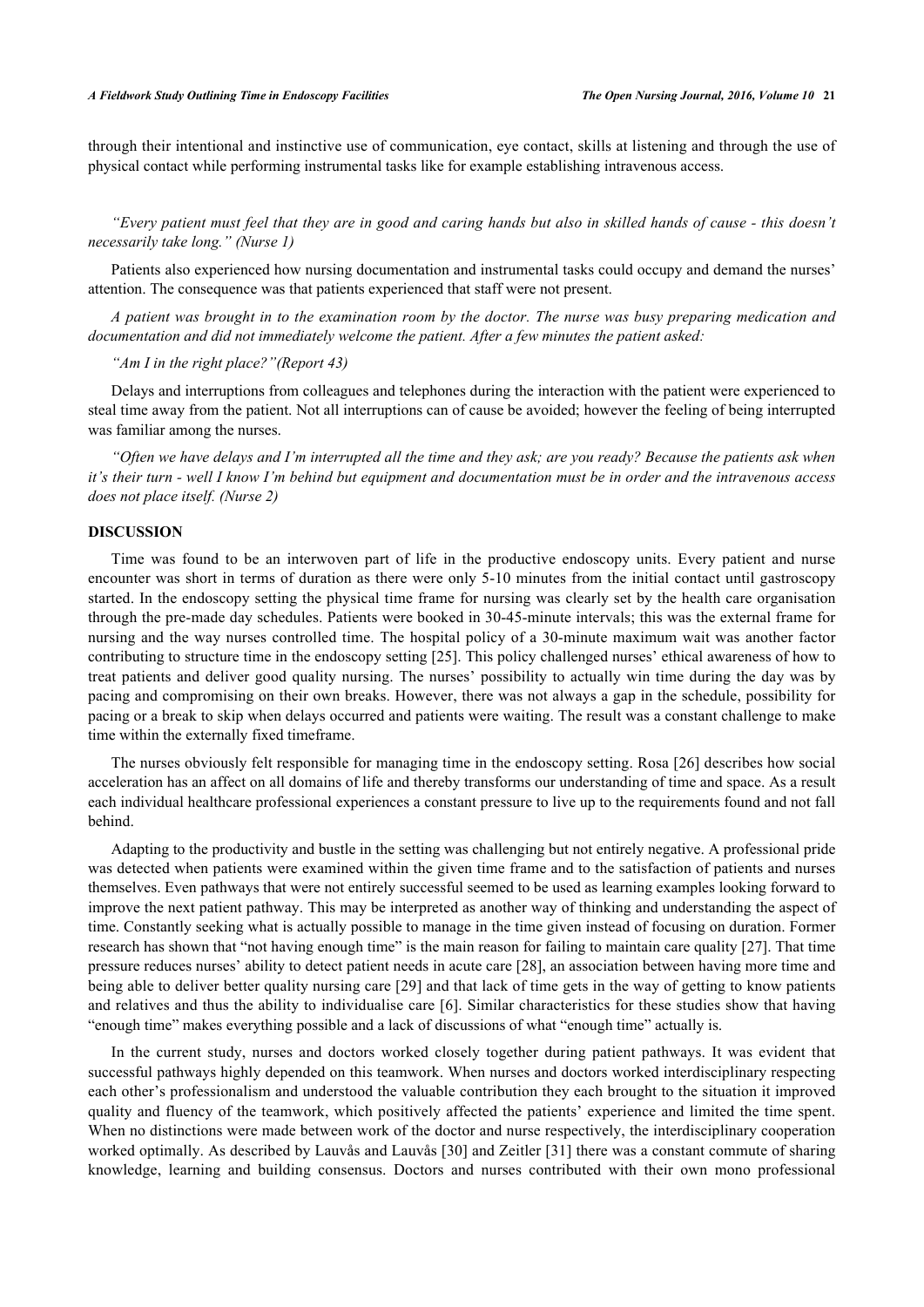approach. They worked together to help patients through gastroscopy and shared the goal of reassuring a successful patient pathway. However, doctors and nurses sometimes worked in parallels concerning the different patient related tasks. In these situations it developed into a fight between the professions for time, space and the patient's attention and hence for a positive pathway experience. Multi disciplinary organisation of the work is predominant seen in a hierarchical hospital setting where the doctor prescribes, and other professionals like nurses perform the doctor's prescription. This fosters a discussion on the importance of teamwork and a search for ways to push forward and prioritise interdisciplinary above multi disciplinarily collaboration. Interdisciplinary teamwork is considered a key element for improving patient outcomes [[32,](#page-9-18) [33\]](#page-9-19), hence few studies involve aspects of training health care professionals to work as a team in the outpatient care setting[[32](#page-9-18)]. However, in recent years various types of interdisciplinary cooperation concerning patient care between students in nursing, physiotherapy and occupational therapy has appeared in University Colleges in Denmark and in the Nordic countries [\[34](#page-9-20)]. This demonstrates awareness of the importance of interdisciplinary collaboration and that it may be something that can be learned.

In the endoscopy setting, information to patients before gastroscopy was highly prioritised as well prepared patients clearly had a less time demanding pathway in the endoscopy clinic. This corroborates research findings showing how preoperative information means considerable time and cost benefits to health care. It has been shown to increase postoperative recovery, reduce complications, reduce patient anxiety, assist patients to anticipate future events, prepare and improve patients' informed decisions making and increase patient satisfaction [\[35](#page-9-21)]. When patients in this study felt how nurses' constantly tried to make time for the essential information they experienced nursing as reliable, assure, tangible, empathic and responsive [\[2](#page-8-3)]. The small talk on the way to the examination room, the building of a relationship, the appreciation that waiting is nerve wrecking and the nurses ability to be ready and present are all examples of how good nursing was exercised in a very short time span in the endoscopy setting. As described by Hill [\[36](#page-9-22)], when the nurse offers "snap-shot" information on waiting, the patient is really being told, "we care"; this reduces patient anxiety and stress and supports the patient to feel more valued and in control.

In the endoscopy setting time wasters were perceived to be instrumental aspects of nursing, documentation and interruptions. However, the nurses seemed to be aware that they worked in a productive setting with constraints on time. The awareness manifested itself through the use of physical touch, the attentive observant eye and the ability to pay attention both to verbal and the non-verbal communication. The use of communication and sensing was intentional but also highly based on instinct. Either way a successful use could change a patient's bad experience of for example an instrumental task to the better. Hence it may not be a matter on how much time the nurse spends on the instrumental task or documentation, but much more on how the task is performed and perceived by the patient. This finding is supported by the research of Bjørk and Kirkevold [[37](#page-9-23)] on practical skill performance; they claim that skill performance is characterised by complexity at many levels. They pose that every practical skill must embrace aspects of substance and sequence, accuracy, fluency, integration and a caring conduct to be perceived as well performed by the patient. Research findings confirm that carers who listen, have a loving touch and warm voices come across as present carers [\[38](#page-10-0)]. Patients wish to receive nursing from nurses who are present, aware and ready to take care of them whenever necessary [\[1](#page-8-0), [8](#page-8-5), [14\]](#page-9-0). This underscores how former research perceives the concept of time in health care in terms of the nurses needing more time to be able to be present, aware and alert. The present study contributes by underlining the importance of discussing not how to get more time but instead how to spend the time in the best way possible.

#### **Study Limitations**

As a researcher and former endoscopy nurse, the first author's pre understanding may have limited what was regarded relevant and important [\[16](#page-9-2)]. However, the researcher has continuously worked at bracketing own preconceptions by relating to and reflecting on own position in the field and the interpretations made (16:238). Discussions with supervisors and triangulation of data generation - participant observations, participant reports and interviews challenged preconceptions and contributed to validating interpretations.

Pre existing knowledge of the endoscopy specialty was considered a strength as procedure related aspects did not cause distraction and it was possible to keep focus on aspects relevant to research such as the nurse patient interaction.

The 'generalizability' of the findings to other facilities for short-term stay may be debatable, as the nature of treatment and care in these settings are very different [\[4](#page-8-1)]. In this study, 'generalizability' is understood as recognisability to other facilities for short term stay and findings must be accepted within the setting where they are to be used [[23\]](#page-9-9).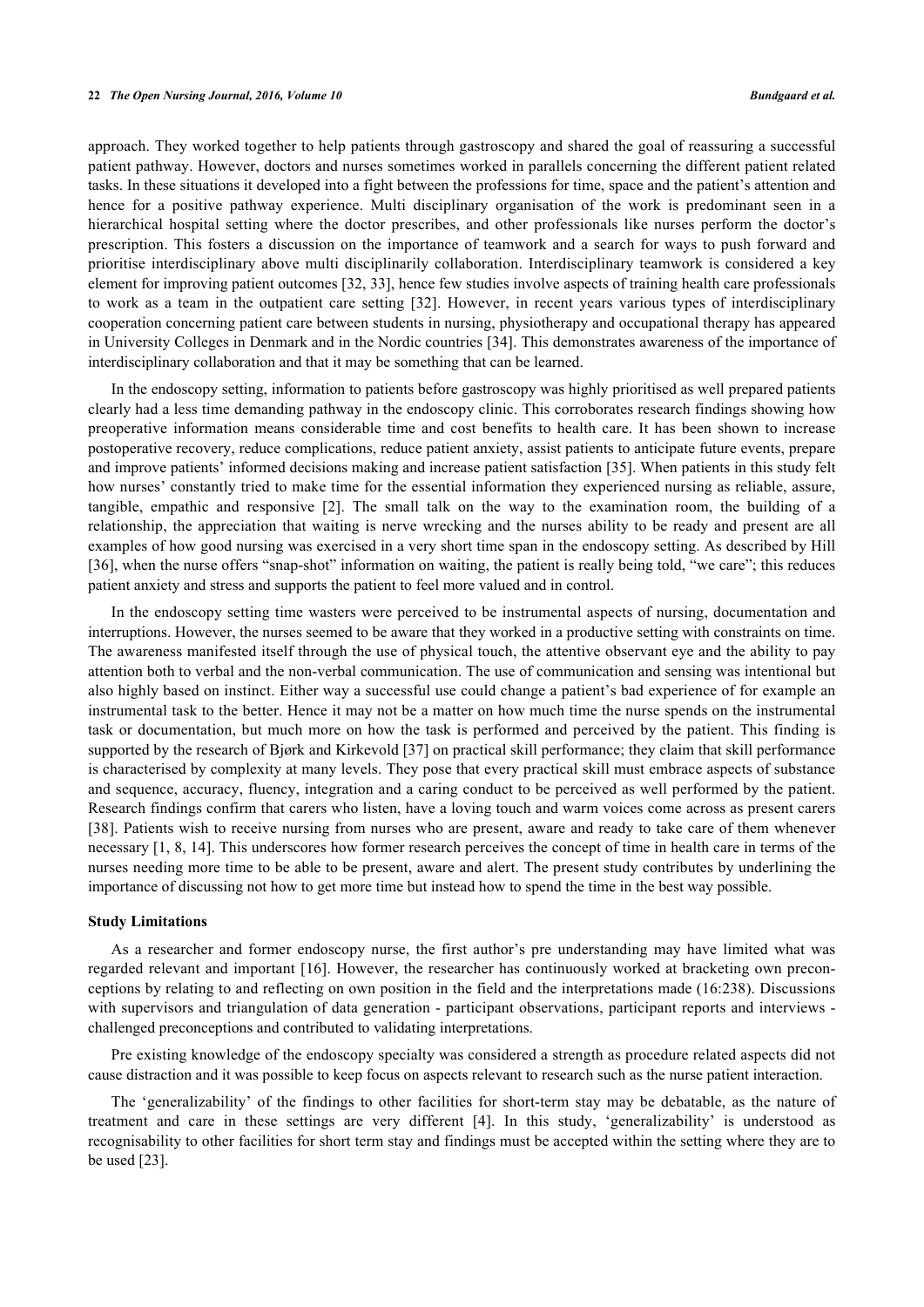## **CONCLUSION**

This study contributes to the understanding that "having enough time" for nursing does not exclusively relate to the duration of time; it is equally important to consider how available time is organised and used.

The study underlines the possibility of combining different perspectives on and expectations to how to spend nursing time in the endoscopy stetting. It is evident that the healthcare system controls the external time frame; but the internal control of time is equally important. This was demonstrated by showing how patients and nurses took responsibility for time. The doctors and nurses strive to work interdisciplinary; the nurses' try to prioritise time for information and not allowing themselves to be overwhelmed by time wasters.

The healthcare organisation, the patients and the nurses perceived patient pathways as successful if nursing maximised patient outcome and supported the goals of the healthcare organisation, was reliable, assure, tangible, empathic and responsive, and was individual and tailored to the patient's needs.

## **RELEVANCE TO CLINICAL PRACTICE**

The present study contributes by underlining the importance of discussing not how to get more time in clinical practice but instead how to spend the time in the best way possible.

Moreover it highlights the importance of doctors and nurses working interdisciplinary as improved quality of care, positive patients' experiences and limited time spent builds on mutual respecting and understanding.

# **CONFLICT OF INTEREST**

The authors confirm that this article content has no conflict of interest.

### **ACKNOWLEDGEMENTS**

Declared none.

# **REFERENCES**

<span id="page-8-0"></span>[1] Thorne SE, Hislop TG, Stajduhar K, Oglov V. Time-related communication skills from the cancer patient perspective. Psychooncology 2009; 18(5): 500-7.

[\[http://dx.doi.org/10.1002/pon.1418\]](http://dx.doi.org/10.1002/pon.1418) [PMID: [19412965](http://www.ncbi.nlm.nih.gov/pubmed/19412965)]

- <span id="page-8-3"></span>[2] Teng C-I, Hsiao F-J, Chou T-A. Nurse-perceived time pressure and patient perceived care quality. J Nurs Manag 2010; 18(3): 275-84. [\[http://dx.doi.org/10.1111/j.1365-2834.2010.01073.x\]](http://dx.doi.org/10.1111/j.1365-2834.2010.01073.x) [PMID: [20546467](http://www.ncbi.nlm.nih.gov/pubmed/20546467)]
- [3] Hemsley B, Balandin S, Worrall L. Nursing the patient with complex communication needs: time as a barrier and a facilitator to successful communication in hospital. J Adv Nurs 2012; 68(1): 116-26. [\[http://dx.doi.org/10.1111/j.1365-2648.2011.05722.x\]](http://dx.doi.org/10.1111/j.1365-2648.2011.05722.x) [PMID: [21831131](http://www.ncbi.nlm.nih.gov/pubmed/21831131)]
- <span id="page-8-1"></span>[4] Bundgaard K. Making it short? A fieldwork study outlining pat-ients' expectations and need for nursing in facilities for short term stay. PhD dissertation. Department of Mechanical and Manufacturing Engineering 2012.
- <span id="page-8-2"></span>[5] Jones TL, Yoder L. Economic theory and nursing administration research is this a good combination? Nurs Forum 2010; 45(1): 40-53. [\[http://dx.doi.org/10.1111/j.1744-6198.2009.00160.x\]](http://dx.doi.org/10.1111/j.1744-6198.2009.00160.x) [PMID: [20137023](http://www.ncbi.nlm.nih.gov/pubmed/20137023)]
- <span id="page-8-4"></span>[6] Allan HT. Nursing the clinic, being there and hovering: ways of caring in a British fertility unit. J Adv Nurs 2002; 38(1): 86-93. [\[http://dx.doi.org/10.1046/j.1365-2648.2002.02149.x\]](http://dx.doi.org/10.1046/j.1365-2648.2002.02149.x) [PMID: [11895534](http://www.ncbi.nlm.nih.gov/pubmed/11895534)]
- [7] Foy CR, Timmins F. Improving communication in day surgery settings. Nurs Stand 2004; 19(7): 37-42. [\[http://dx.doi.org/10.7748/ns2004.10.19.7.37.c3734](http://dx.doi.org/10.7748/ns2004.10.19.7.37.c3734)] [PMID: [15551916](http://www.ncbi.nlm.nih.gov/pubmed/15551916)]
- <span id="page-8-5"></span>[8] Mcilfatrick S, Sullivan K, McKenna H. Nursing the clinic *vs.* nursing the patient: nurses' experience of a day hospital chemotherapy service. J Clin Nurs 2006; 15(9): 1170-8. [\[http://dx.doi.org/10.1111/j.1365-2702.2006.01495.x\]](http://dx.doi.org/10.1111/j.1365-2702.2006.01495.x) [PMID: [16911058](http://www.ncbi.nlm.nih.gov/pubmed/16911058)]
- <span id="page-8-6"></span>[9] Radwin LE. 'Knowing the patient': a review of research on an emerging concept. J Adv Nurs 1996; 23(6): 1142-6. [\[http://dx.doi.org/10.1046/j.1365-2648.1996.12910.x\]](http://dx.doi.org/10.1046/j.1365-2648.1996.12910.x) [PMID: [8796461](http://www.ncbi.nlm.nih.gov/pubmed/8796461)]
- [10] Bassett C. Nurses' perceptions of care and caring. Int J Nurs Pract 2002; 8(1): 8-15. [\[http://dx.doi.org/10.1046/j.1440-172x.2002.00325.x\]](http://dx.doi.org/10.1046/j.1440-172x.2002.00325.x) [PMID: [11831430](http://www.ncbi.nlm.nih.gov/pubmed/11831430)]
- [11] Gallant MH, Beaulieu MC, Carnevale FA. Partnership: an analysis of the concept within the nurse-client relationship. J Adv Nurs 2002;  $40(2)$ : 149-57. [\[http://dx.doi.org/10.1046/j.1365-2648.2002.02357.x\]](http://dx.doi.org/10.1046/j.1365-2648.2002.02357.x) [PMID: [12366644](http://www.ncbi.nlm.nih.gov/pubmed/12366644)]
- <span id="page-8-7"></span>[12] Macdonald M. Technology and its effect on knowing the patient: a clinical issue analysis. Clin Nurse Spec 2008; 22(3): 149-55. [\[http://dx.doi.org/10.1097/01.NUR.0000311695.77414.f8](http://dx.doi.org/10.1097/01.NUR.0000311695.77414.f8)] [PMID: [18438165\]](http://www.ncbi.nlm.nih.gov/pubmed/18438165)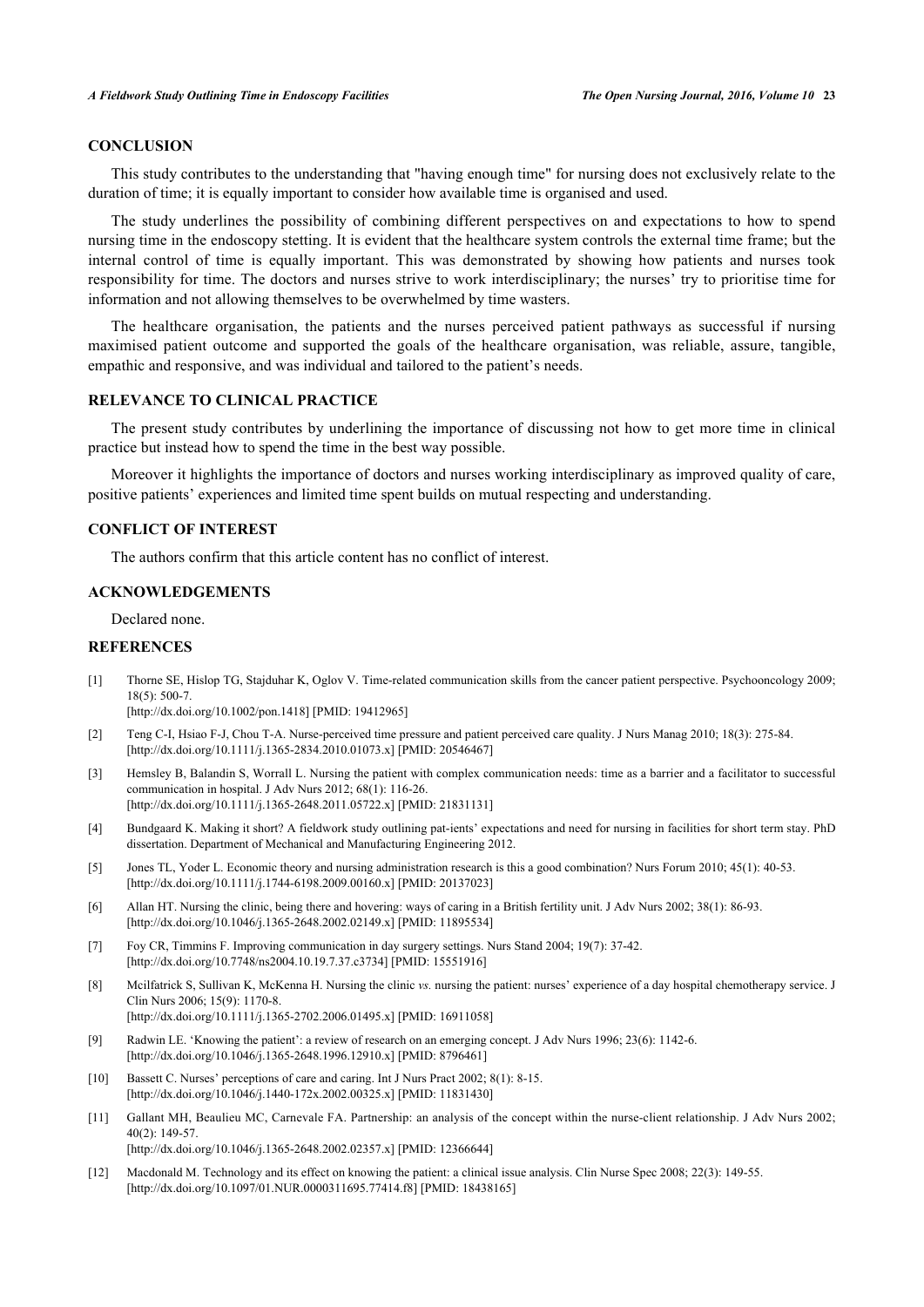#### **24** *The Open Nursing Journal, 2016, Volume 10 Bundgaard et al.*

- [13] Bolster D, Manias E. Person centred interactions between nurses and patients during medication activities in an acute hospital setting: qualitative observation and interview study. Int J Nurs Stud 2010; 47(2): 154-65. [\[http://dx.doi.org/10.1016/j.ijnurstu.2009.05.021](http://dx.doi.org/10.1016/j.ijnurstu.2009.05.021)] [PMID: [19577752](http://www.ncbi.nlm.nih.gov/pubmed/19577752)]
- <span id="page-9-0"></span>[14] Chan EA, Jones A, Wong K. The relationships between communication, care and time are intertwined: a narrative inquiry exploring the impact of time on registered nurses' work. J Adv Nurs 2013; 69(9): 2020-9. [\[http://dx.doi.org/10.1111/jan.12064\]](http://dx.doi.org/10.1111/jan.12064) [PMID: [23311948](http://www.ncbi.nlm.nih.gov/pubmed/23311948)]
- <span id="page-9-1"></span>[15] Nyström M, Dahlberg K, Carlsson G. Non caring encounters at an emergency care unit a life-world hermeneutic analysis of an efficiency driven organization. Int J Nurs Stud 2003; 40(7): 761-9. [\[http://dx.doi.org/10.1016/S0020-7489\(03\)00053-1\]](http://dx.doi.org/10.1016/S0020-7489(03)00053-1) [PMID: [12965167](http://www.ncbi.nlm.nih.gov/pubmed/12965167)]
- <span id="page-9-2"></span>[16] Hammersley M, Atkinson P. Feltmetodikk Grundlaget for Feltarbeid og Feltforskning. Oslo: Gyldendal Akademisk Forlag 2007.
- <span id="page-9-3"></span>[17] Borbasi S, Jackson D, Wilkes L. Fieldwork in nursing research: positionality, practicalities and predicaments. J Adv Nurs 2005; 51(5): 493-501. [\[http://dx.doi.org/10.1111/j.1365-2648.2005.03523.x\]](http://dx.doi.org/10.1111/j.1365-2648.2005.03523.x) [PMID: [16098166](http://www.ncbi.nlm.nih.gov/pubmed/16098166)]
- <span id="page-9-4"></span>[18] Van Manen M. Researching lived experience Human science for an action sensitive pedagogy. Left Coast Press 2015.
- <span id="page-9-5"></span>[19] Maunsbach M, Lunde IM. Udvælgelse i kvalitativ forskning. In: Lunde IM, Ramhøj P, Eds. Humanistisk forskning indenfor sundhedsvidenskab. Akademisk Forlag, København K 2003; pp. 142-53. [Selection in qualitative research. In: Humanistic research within health science]
- <span id="page-9-6"></span>[20] Murphy F. Understanding the humanistic interaction with medical imaging technology. Radiography 2001; 7: 193-201. [\[http://dx.doi.org/10.1053/radi.2001.0328](http://dx.doi.org/10.1053/radi.2001.0328)]
- <span id="page-9-7"></span>[21] Mitchell M. Influence of gender and anaesthesia type on day surgery anxiety. J Adv Nurs 2012; 68(5): 1014-25. [\[http://dx.doi.org/10.1111/j.1365-2648.2011.05801.x\]](http://dx.doi.org/10.1111/j.1365-2648.2011.05801.x) [PMID: [21806671](http://www.ncbi.nlm.nih.gov/pubmed/21806671)]
- <span id="page-9-8"></span>[22] SNN. Etiske retningslinier for sygeplejeforskning i Norden SSN, Sykepleiernes Samarbeid i Norden NNF, The Nordic Nurses Federation's Ethical guidelines for nursing research in the Nordic countries. Denmark: DSR 2003.
- <span id="page-9-9"></span>[23] Delmar C. "Generalizability" as recognition: reflections on a foundational problem in qualitative research. Qual Stud 2012; 1: 115-28.
- <span id="page-9-10"></span>[24] Larsen K. Praktikuddannelse, kendte og miskendte sider - et observationsstudie af praktikuddannelse indenfor sygeplejerske-uddannelsen. Internship training, known and unappreciated aspects - an observational study of practical training in nursing education. PhD thesis, Institut for Filosofi, Pædagogik og Retorik KØbenhavns Universitet UCSF 1999.
- <span id="page-9-11"></span>[25] Aarhus University Hospital. Kendetegn på sygeplejen på Aarhus Universitetshospital 2013; 24(7): 365. [Attributes of nursing, Aarhus University Hospital]
- <span id="page-9-12"></span>[26] Rosa H. Fremmedgørelse og acceleration. København: Hans Reitzels Forlag 2014. [Alienation and acceleration]
- <span id="page-9-13"></span>[27] Buerhaus PI, Donelan K, Ulrich BT, Norman L, Williams M, Dittus R. Hospital RN's and CNO's perceptions of the impact of the nursing shortage on the quality of care. Nurs Econ 2005; 23(5): 214-21. [PMID: [16315651\]](http://www.ncbi.nlm.nih.gov/pubmed/16315651)
- <span id="page-9-14"></span>[28] Thompson C, Dalgleish L, Bucknall T, *et al.* The effects of time pressure and experience on nurses' risk assessment decisions: a signal detection analysis. Nurs Res 2008; 57(5): 302-11. [\[http://dx.doi.org/10.1097/01.NNR.0000313504.37970.f9](http://dx.doi.org/10.1097/01.NNR.0000313504.37970.f9)] [PMID: [18794714\]](http://www.ncbi.nlm.nih.gov/pubmed/18794714)
- <span id="page-9-15"></span>[29] Hobbs JL. A dimensional analysis of patient-centered care. Nurs Res 2009; 58(1): 52-62. [\[http://dx.doi.org/10.1097/NNR.0b013e31818c3e79](http://dx.doi.org/10.1097/NNR.0b013e31818c3e79)] [PMID: [19092555\]](http://www.ncbi.nlm.nih.gov/pubmed/19092555)
- <span id="page-9-16"></span>[30] Lauvås K, Lauvås P. Tværfagligt samarbejde In: Perspektiv og strategi. 2nd. Oslo 2006. Universitetsforlaget; 2004. Universitetsforlaget 2. udgave. På dansk ved: Ib HØy Hansen. Forlaget Klim[Interdisciplinary cooperation. Perspective and strategy] 2006.
- <span id="page-9-17"></span>[31] Zeitler U, Faglighed I, Frederiksen K, *et al.* Perspektiver på faglighed. In: Århus Amt: Udviklingsinitiativet for Sygeplejerskeuddannelsen. 2006; pp. 39-53. [Perspectives on professionalism]
- <span id="page-9-18"></span>[32] Coleman MT, Roberts K, Wulff D, van Zyl R, Newton K. Interprofessional ambulatory primary care practice based educational program. J Interprof Care 2008; 22(1): 69-84. [\[http://dx.doi.org/10.1080/13561820701714763\]](http://dx.doi.org/10.1080/13561820701714763) [PMID: [18202987](http://www.ncbi.nlm.nih.gov/pubmed/18202987)]
- <span id="page-9-19"></span>[33] Price A. Primary care quality digests. Qual Prim Care 2011; 19: 201-4.
- <span id="page-9-20"></span>[34] Modulbeskrivelse For modul 5 – Tværprofessionel virksomhed. Available at: [http://www.viauc.dk/sygeplejerske/holstebro/Documents/](http://www.viauc.dk/sygeplejerske/holstebro/Documents/Intranet/modul%205%20Modulbeskrivelse%20%20Marts%202011.pdf) [Intranet/modul%205%20Modulbeskrivelse%20%20Marts%202011.pdf](http://www.viauc.dk/sygeplejerske/holstebro/Documents/Intranet/modul%205%20Modulbeskrivelse%20%20Marts%202011.pdf) 2011. [Description of module 5 – Interdisciplinary teamwork]
- <span id="page-9-21"></span>[35] Sheard C, Garrud P. Evaluation of generic patient information: effects on health outcomes, knowledge and satisfaction. Patient Educ Couns 2006; 61(1): 43-7. [\[http://dx.doi.org/10.1016/j.pec.2005.02.004](http://dx.doi.org/10.1016/j.pec.2005.02.004)] [PMID: [16533676\]](http://www.ncbi.nlm.nih.gov/pubmed/16533676)
- <span id="page-9-22"></span>[36] Hill K. Does providing a wait time for ER patients in the waiting room improve patient satisfaction? NENA Outlook 2012; 20(2): 35.
- <span id="page-9-23"></span>[37] Bjørk IT, Kirkevold M. From simplicity to complexity: developing a model of practical skill performance in nursing. J Clin Nurs 2000; 9(4): 620-31.

[\[http://dx.doi.org/10.1046/j.1365-2702.2000.00328.x\]](http://dx.doi.org/10.1046/j.1365-2702.2000.00328.x) [PMID: [11261145](http://www.ncbi.nlm.nih.gov/pubmed/11261145)]